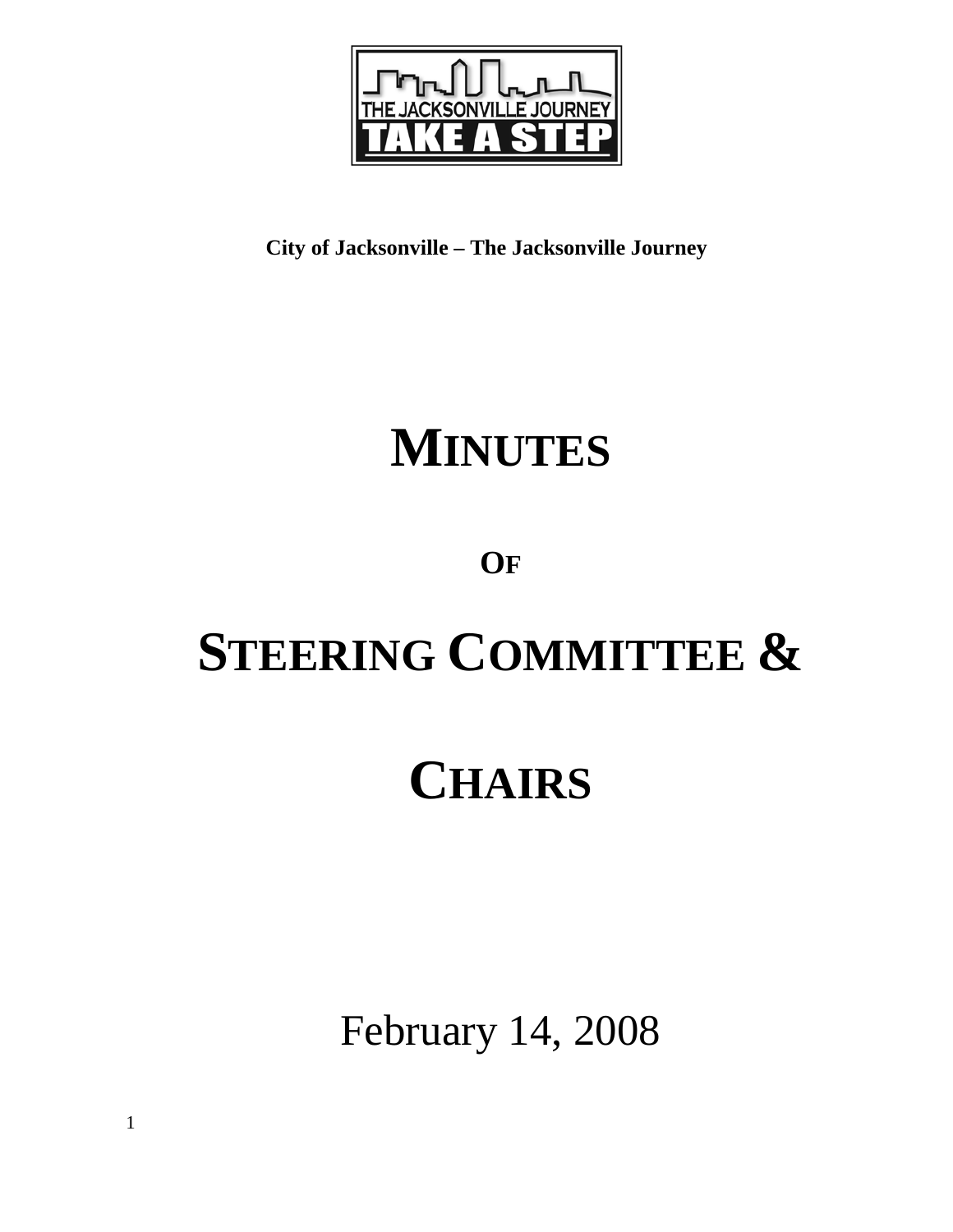#### **The Jacksonville Journey – Steering Committee**

**February 14, 2008** 

#### **2:00 p.m.**

**PROCEEDINGS before the Jacksonville Journey – Steering Committee**  taken on Thursday, February 14, 2008, Ed Ball Building - 8<sup>th</sup> Floor; **214 N. Hogan Street; Jacksonville, Duval County, Florida commencing at approximately 2:00 p.m.** 

**Steering Committee & Committee Chairs**

**Betty Holzendorf – Steering Committee Co-Chair John Rood – Steering Committee Co-Chair John Coxwell – Intervention & Rehabilitation Chair W.C. Gentry – Education, Truancy, Dropout & Literacy Chair Paul Perez – Law Enforcement Deterrence Chair Tony Boselli – Neighborhood Safety & Stability Chair** 

> **Ed Austin - Member Mac Brunson - Member Toni Crawford – Member John Delaney – Member Nat Glover – Member Hugh Green – Member Steve Halverson – Member Dr. Adam Herbert – Member Pete Jackson – Member Rev. Rudolph McKissick, Sr. Jim McMillan – Member Pam Paul – Member Gertrude Peele – Member Steve Wallace – Member Cleve Warren – Member Wayne Weaver - Member**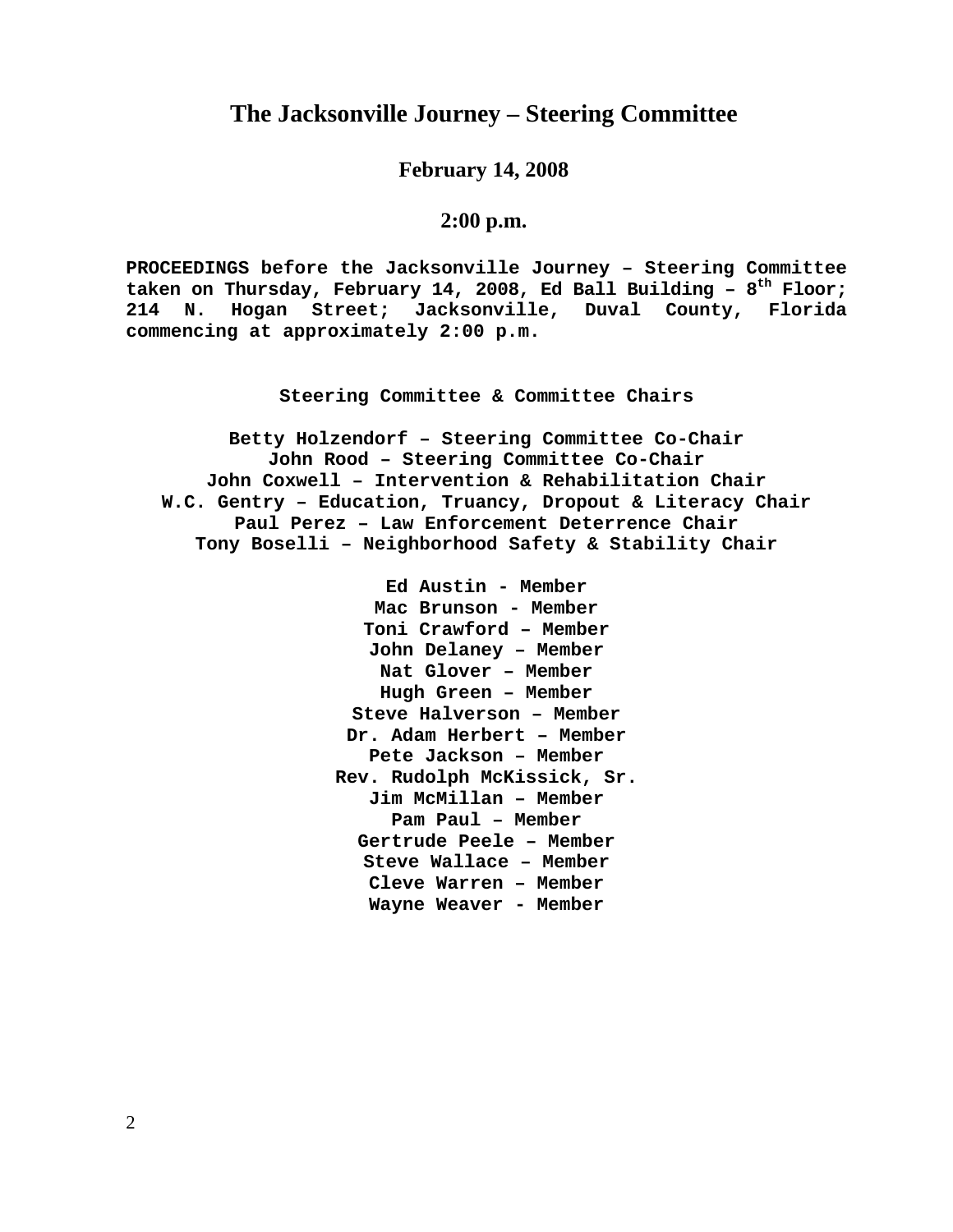#### **APPEARANCES**

**COMMITTEE CHAIRS & MEMBERS:** BETTY HOLZENDORF - Chair JOHN ROOD - Chair JOHN COXWELL – Chair W.C. GENTRY – Chair PAUL PEREZ – Chair TONY BOSELLI - Chair ED AUSTIN – Member NAT GLOVER – Member JIM MCMILLAN – Member TONI CRAWFORD – Member PETE JACKSON –Member REV. RUDOLPH MCKISSICK, SR.- Member PAM PAUL - MEMBER (via Conference Call) GERTRUDE PEELE - Member CLEVE WARREN - Member

#### **ABSENT COMMITTEE MEMBERS:**

Audrey Moran–Positive Youth Development Chair Tom Petway – Funding Chair Will Ketchum – Public Relations Chair Mac Brunson - Member John Delaney – Member Dr. Adam Herbert – Member Wayne Weaver – Member Hugh Green – Member Steve Halverson – Member

#### **STAFF:**

SUSIE WILES KANDI BEGUE ROSLYN PHILLIPS BRAD THOBURN KRISTEN KEY BEACH ADAM HOLLINGSWORTH GINNY WALTHOUR DAN CRONRATH SUSAN PELTER RACHEL DAVIS RENEE BRUST CHAD POPPELL RACHELLE SUNDY STEPHANIE BARNETT ANNA BRADLEY

#### **OTHERS PRESENT:**

Various Media Representatives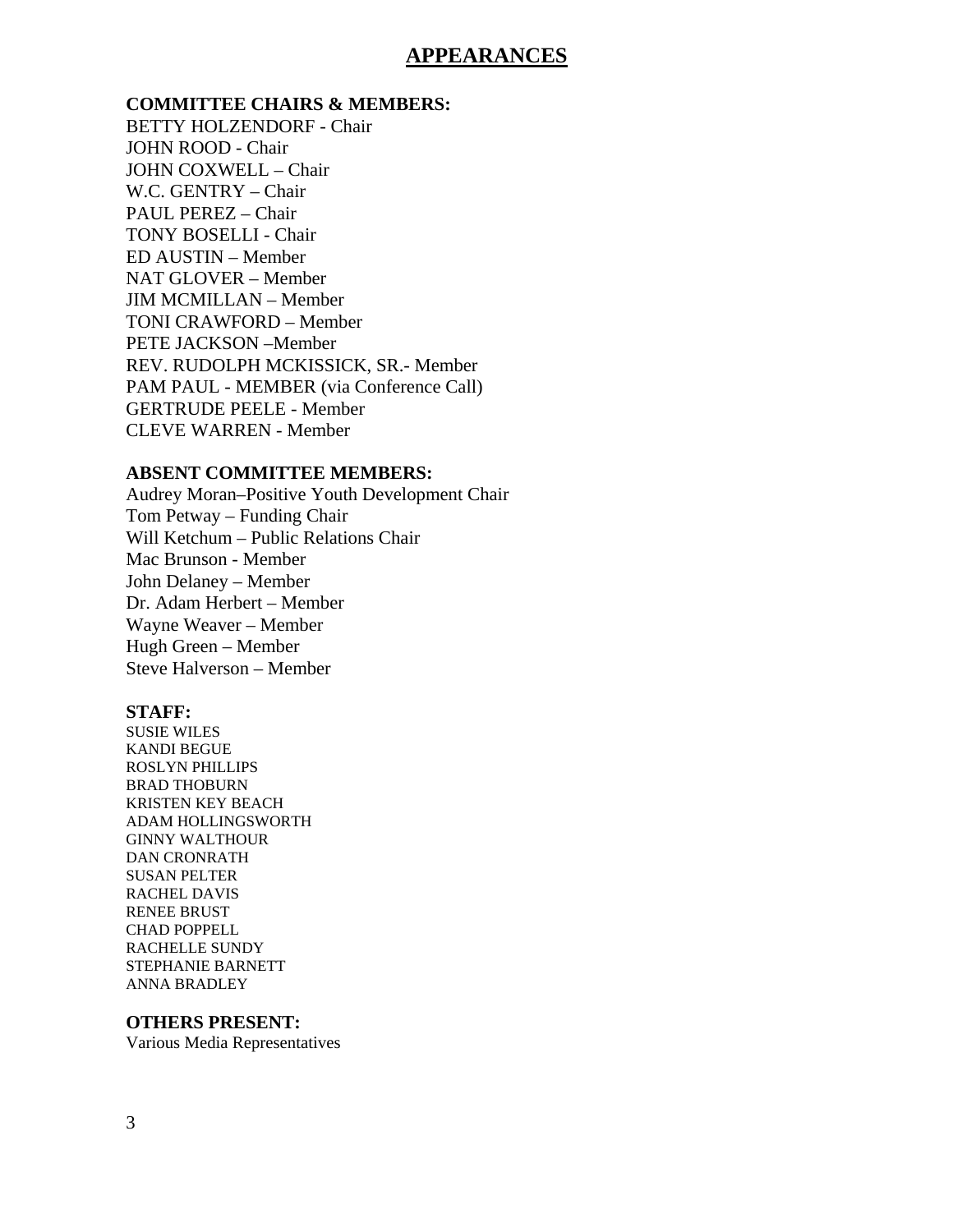February 14, 2008

Steering Committee & Committee Chairs 2:00 p.m.

**Call to Order and Comments.** Chairwoman Holzendorf called the meeting to order at approximately 2:08 p.m.

**Purpose of Meeting.** Discuss the Mayor's crime initiative – The Jacksonville Journey – Take a Step.

Chairwoman Holzendorf began the meeting at approximately 2:08 pm, by extending a welcome to the committee assembled. Housekeeping items were covered, such as; Sunshine Law reminder; state name each time the committee is addressed; speak into microphone; etc. Chairwoman Holzendorf then turned the meeting over to Councilman Kevin Hyde for a presentation on Public Health and Safety – Proposed Crime Legislation. (All presentations can be found on the website at [www.coj.net;](http://www.coj.net/) and click on the Jacksonville Journey icon). Several questions and comments were made during the presentation regarding the City partnering with the public sector to encourage employment of ex-offenders. There is an understanding that the City's current practice is not to hire ex-offenders, Councilman Hyde noted that this is true, but hopefully, this will change once the legislation is enacted. Councilman Hyde thanked the Chair and asked if there were any questions he could answer. Madame Chairwoman thanked Councilman Hyde and noted her pleasure that the City Council has taken it upon itself to take a serious look at and participation in the Jacksonville Journey. She further notes whether there will be a committee formed to address

4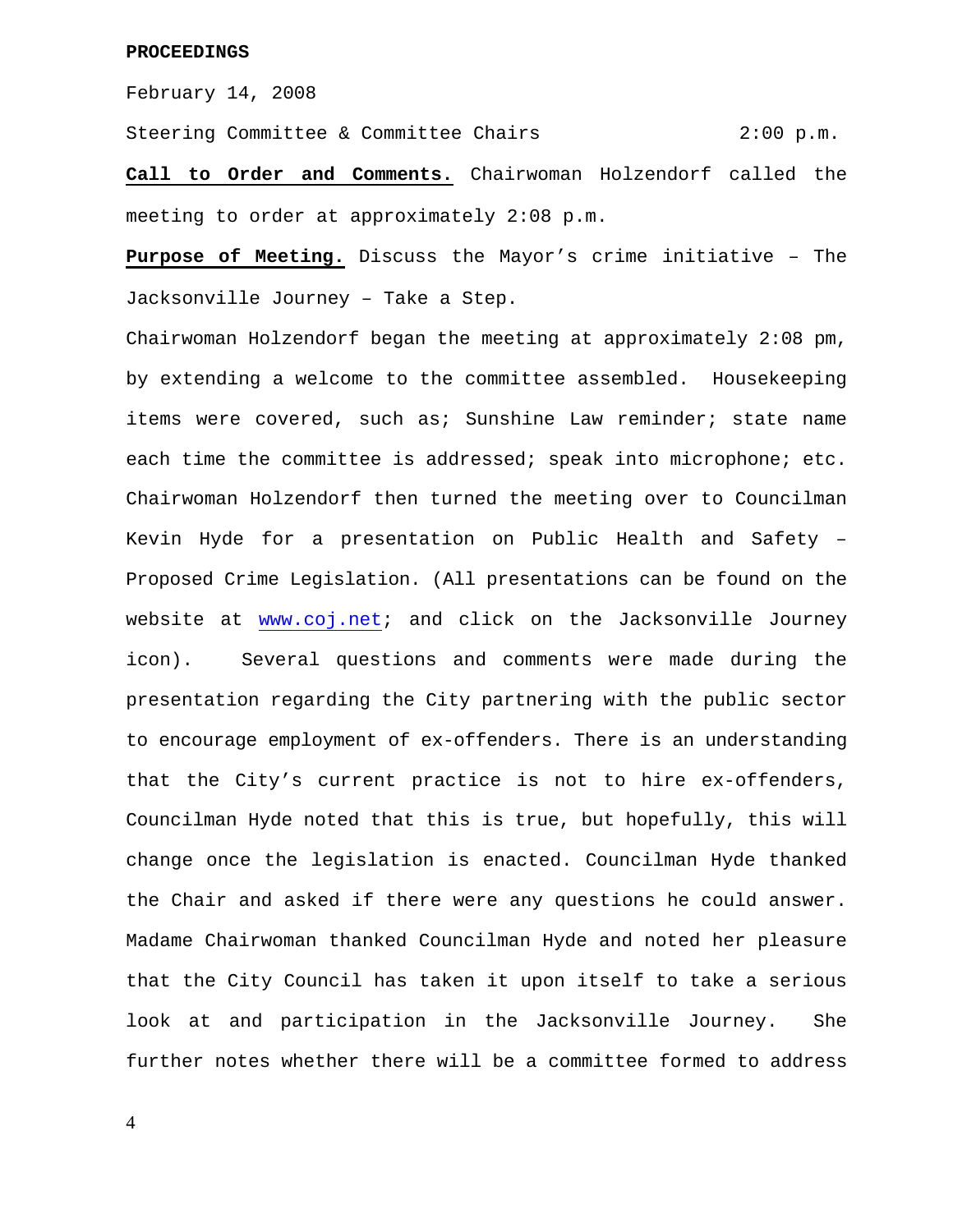this program – Councilman Hyde stated there is a committee that has been prepared and Chairwoman Holzendorf noted that she did have a question and but would wait until the committee meeting. Chairman Rood noted that he is glad there is a focus on the hiring of ex-felons; he spoke about Mr. Coxwell's program for hiring exfelons and noted the success of his program. Chairman Rood asked Ms. Wiles if there was a plan to have a meeting with Director Bass; Councilman Hyde notes that everyone involved understands that this is a priority in the City at this time…there will be meetings times devoted to communication with all involved.

5 The next agenda item is Ms. Phillips regarding the Eugene Rivers presentation and the new Faith Based Violent Crime Reduction Coalition. Ms. Phillips spoke to the TenPoint Coalition and gave a brief overview. She noted that Rev. Rivers urged our faith based leaders to join together to be there and provide sanctuary for our youth in the community. She notes that at the end of the day, a leader emerged in Bishop Vaughn McLaughlin, who was asked to lead this call; and he willingly accepted. He has been very busy, he has had a meeting in his own church of over 300 men to encourage outreach in the community. Next meeting is 2/18 and on 2/19; it is his intent to have a call to all pastors for the  $4<sup>th</sup>$  of March. Bishop McLaughlin, at that time, would like to provide an update and make assignments on the current efforts underway to address these issues. He has modified the TenPoint Plan originally created by Rev. Rivers, to make it more localized and get more people involved. It is his goal to have 12,000 people involved in this outreach. He is in contact with Rev. Rivers to ensure that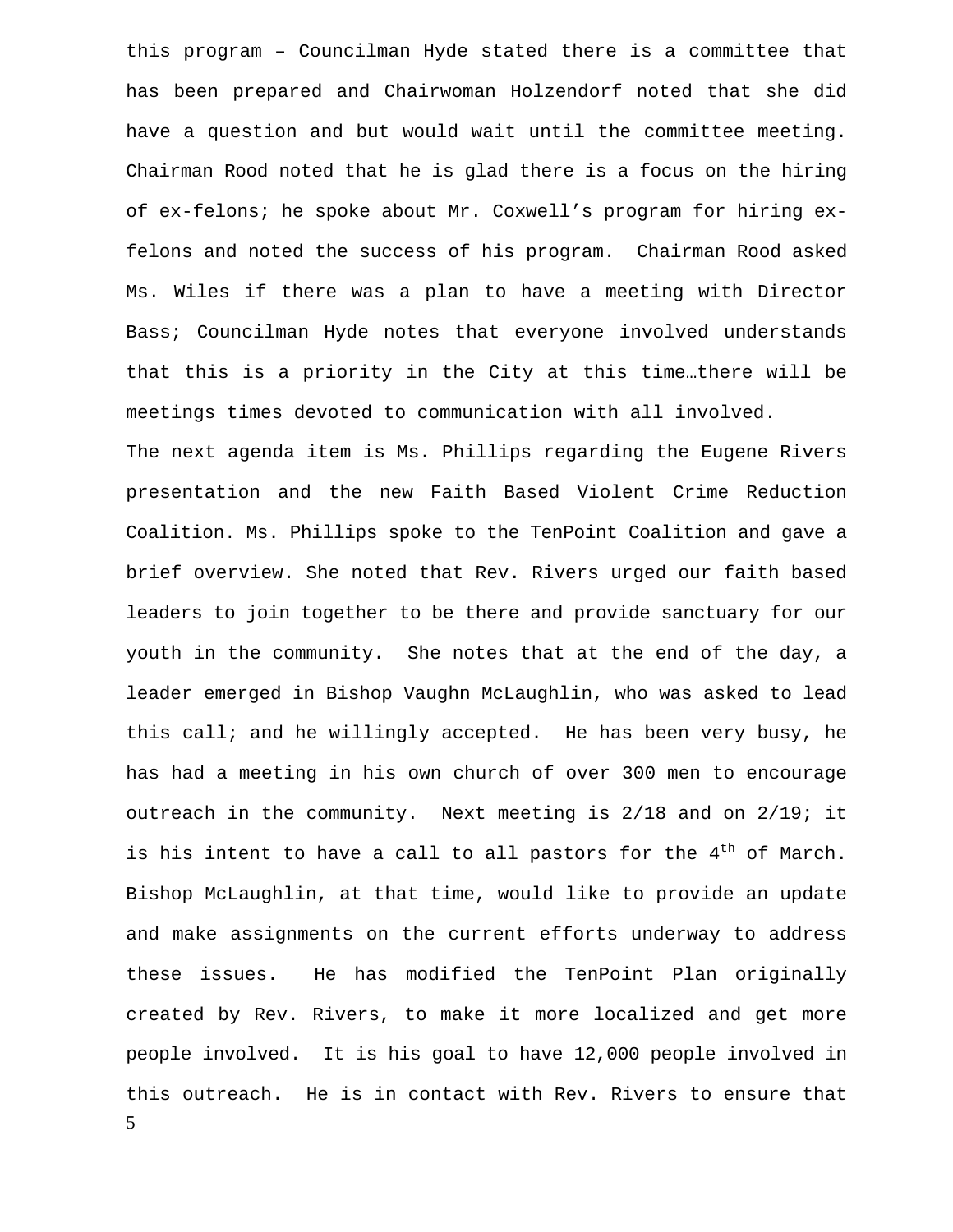there are documented outcomes and goals that can be achieved. Floor was opened to questions: Nat Glover, what time on  $18^{th}$ : at the Potter's House – not sure of the time. It is a public meeting? It is a meeting of members of his church and they will be developing a strategy. The public meeting is March  $4^{th}$  - all Steering Committee and public is welcome. Nat Glover asked if there was a copy of the revised TenPoint plan – he is working on that at the present time – Is this going to be a proposed presentation or will it be final? He has a committee that has worked with him to put this together. Chairman Rood noted that Rev. Rivers was powerful and very well spoken – very uplifting and encouraging. He'd like to commend the Mayor for bringing Rev. Rivers to town and noted that he felt the message was very powerful. Ms. Phillips noted that there were over 150 people in attendance on the  $31^{st}$  of January for the workshop. Chairwoman Holzendorf thanked Ms. Phillips for her presentation.

The next agenda item is for the Committee Reports – Ms. Phillips will be giving the report for the Positive Youth Development Committee. (All presentations can be found on the website). Chairwoman Holzendorf noted that she has been attending many of the committee meetings and is hearing that there is much work being done and it seems to be overlapping – we need to ensure we work to communicate and not have duplication of effort with time being so short.

6 Ms. Phillips began the committee report on Positive Youth Development. At the conclusion – was there any questions: Chairman Rood: I didn't see a lot about other organizations that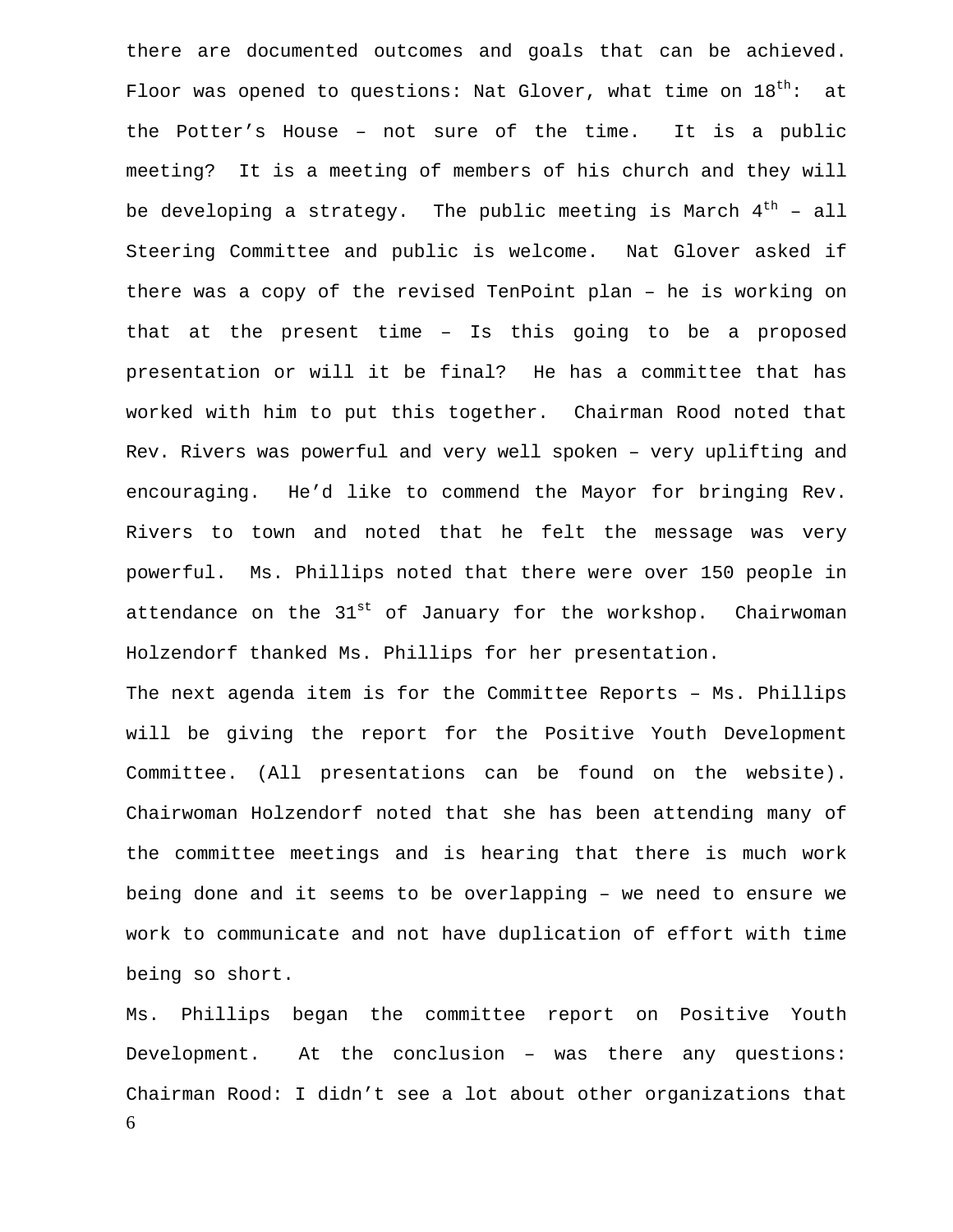were involved in the community, are you going to be interacting with these programs: girls clubs – boy scouts? Ms. Phillips notes: Yes, we've had several representatives come and speak to the committees - in March we'll be dealing with Sports – each month we'll take on a different charge. Chairman Rood: Is it consistent with the community as a whole. Rev. Pete Jackson: If you know orgs that are working with Neighborhoods, how do you incorporate them?

7 Nat Glover: Have you discussed anything about adoption: taking on some of the youth into some of these stable families and step out of the box with that? We have not addressed the issue of adoption – in the Faith Based coalition, there has been some discussion about the faith based leaders taking on a role of mentoring (like adoption). She will take it back to her chair, Nat thanked Ms. Phillips – and noted that it would be a good suggestion to take back to this committee. Chairwoman Holzendorf noted that we need to use this time to go through the reports – please take your recommendations to the committee – encouraged all to attend the committee meetings – they are very informative. The meeting was then turned over to Mr. Gentry for the Education Sub-Committee report. Chairman Rood asked for clarification – are we asking for centers or trainers? Trainers, there is adequate room for them. There are hundreds of childcare centers in this community, they are custodial, not learning centers. These centers can be transformed by these trainers to educate rather than just have them in a non-learning environment. How many kids are attending these centers? In 4 yr olds – there are 12,000 –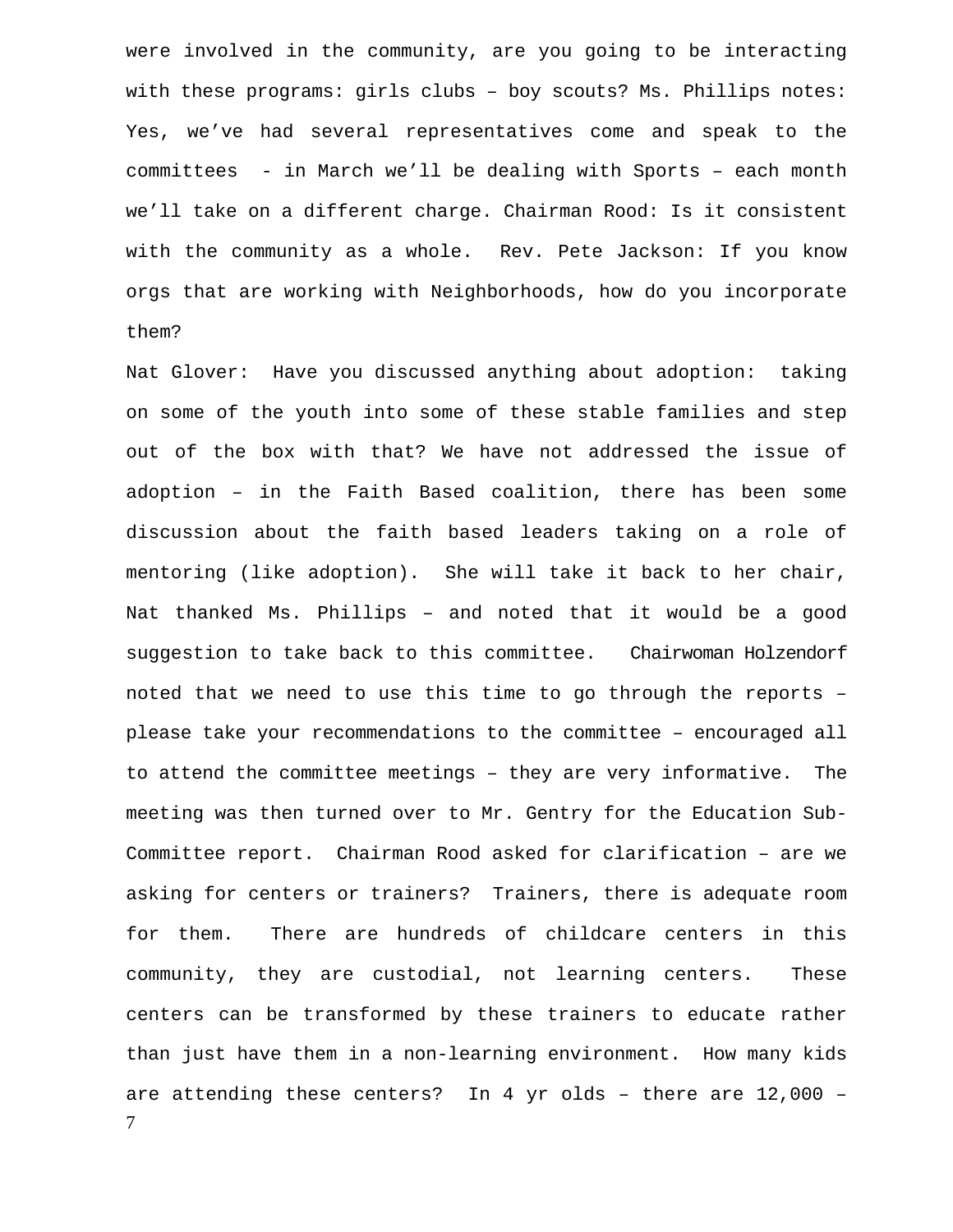we've probably touched maybe 8,500. There are about 2,500 that we know nobody touches. They are either home with grandmother or somewhere that no one can get to them. The State of Florida does provide funding for child readiness, but there is a long waiting list for working parents…they do not qualify for these dollars. Chairman Gentry noted that he is dissatisfied with the lack of support of the Public Relations committee; he needs someone dedicated to every meeting, because they are ready to roll out their programs to the public. Chairman Rood notes to Mr. Gentry that if there is not enough Public Relations support, perhaps we can talk with the Mayor's staff to recruit more PR people to help get this out into the public. As Mr. Gentry wrapped up his presentation, he notes that the best way this group can help him is to provide PR help, he feels the Education Committee needs to continue beyond March  $14^{th}$ , may need to look at Magnet Schools. Mayor Ed Austin notes: Talking overall about crime, in the absence of a nurturing environment, what in this early development, how does this factor in, how do we get there? Answer – that's what we're trying to do, get them from birth; rather than seeing them in a high chair in the daycare, they should be on a colorful mat learning and being stimulated. They should be getting love and nurturing in the care center as well as at home.

8 Is there anything we can do to encourage the normal environment to start with? One of the recommendations for the teams is to have a parenting coach in order to help that parent develop better parenting skills. We need social workers and mental health workers to help facilitate this goal. Ms. Crawford notes that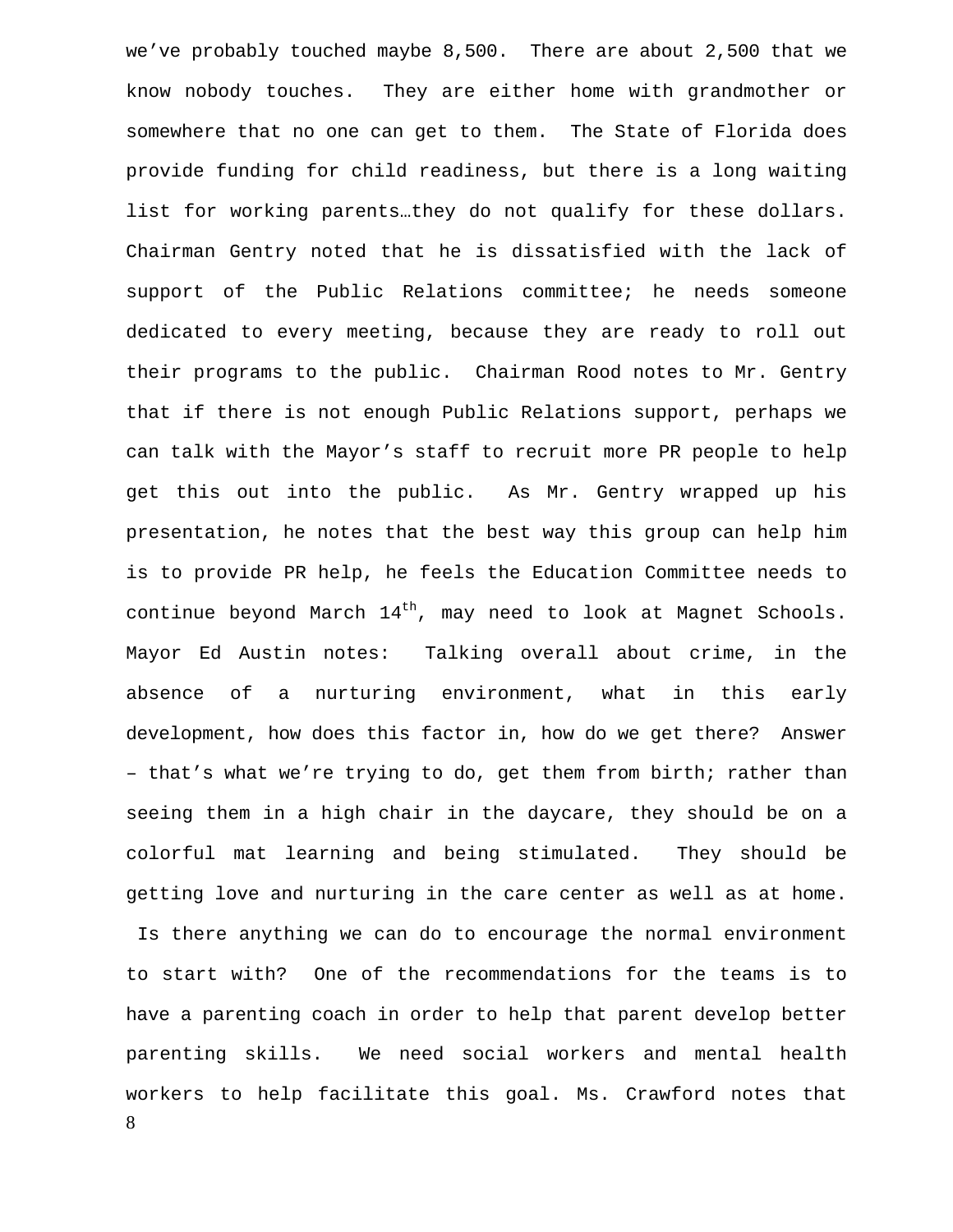there are program in place that this has begun. Chairman Rood notes that we must move forward; turned over to Chairwoman Holzendorf who moved the meeting to the next presentation to Mr. Paul Perez for the Law Enforcement and Deterrence presentation. Mr. Cleve Warren asked the question –School Board security force only does their work in the evening, is it possible to take 164 officers (SRO) to the streets? Nat Glover: SRO officers assigned to the schools are critical, if you take them out of the schools, after you survive the outrage of the parents, you'll increase your calls to schools for service. It would be a detriment. The SRO program is functional and you need to keep them in the schools. The school system pays a certain percentage of their salary – it's not totally on local taxpayers. The school picks up between half and a third. The School Board security force is a force that augments any investigation going on in a school, unless it's a murder, they also help make it unnecessary to engage law enforcement resources to address problems in the school. Chairwoman Holzendorf notes resources officers came through the safe schools program, after Columbine, an infusion of dollars came from the government to help prevent these problems; and there is approximately 80 million shared between the schools. Mr. McMillan noted that the Matrix report recommends that the schools contribute a larger amount of dollars to this program. Chairwoman Holzendorf turned the meeting over to Tony Boselli for

9 the Neighborhood Safety & Stability presentation. He notes that there needs to be a tracking mechanism so that a determination can be made as to where these children go and what benefit they are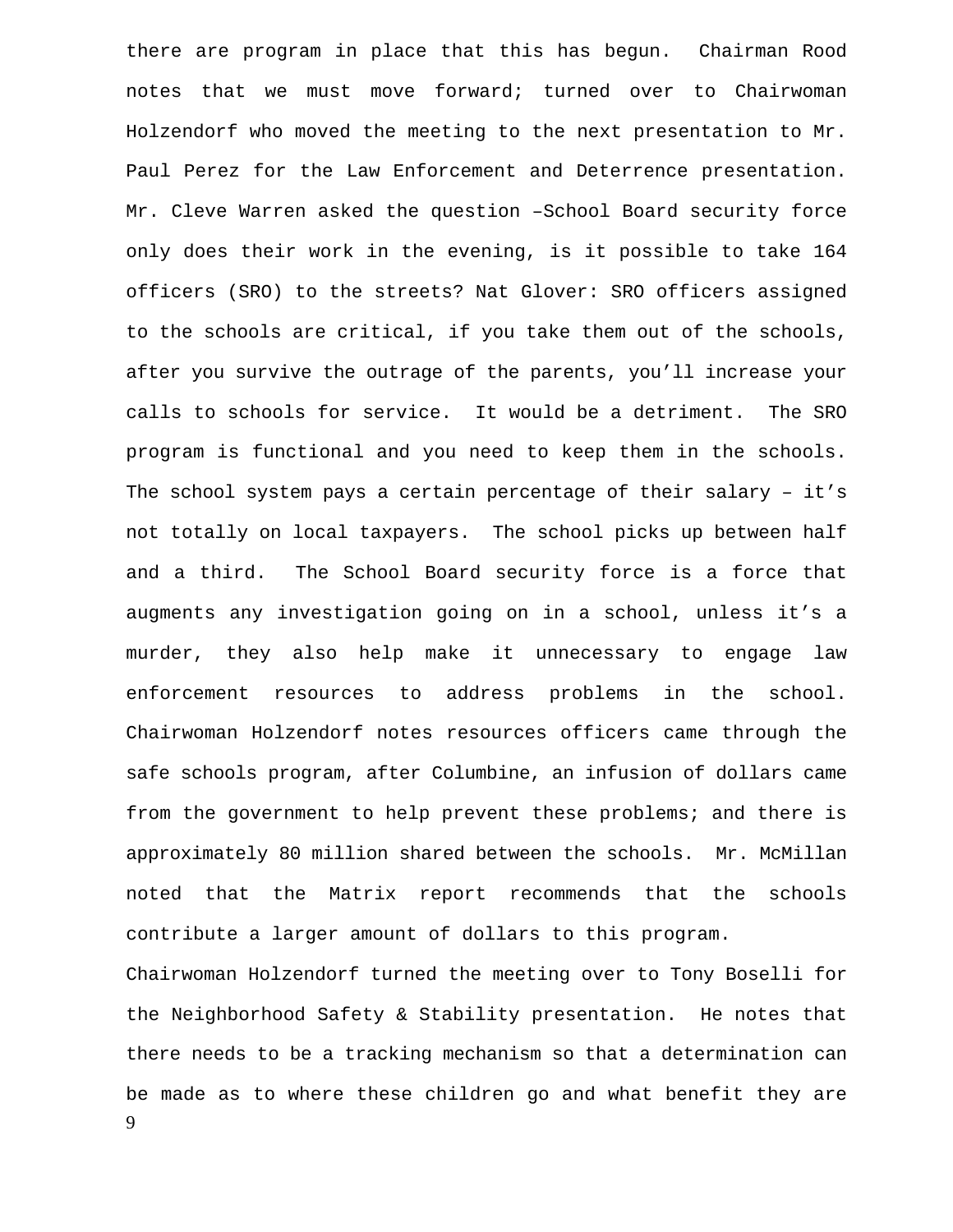getting from the services that are currently available. Floor was opened to questions: Chairman Rood – noted great job and very good report. He actually received some press about some of the other agencies outside of government control, some of those dollars could be available – the outside agencies – perhaps we could influence their priorities to fund some of these initiatives to help our children. He notes that we need to put this to the Funding committee for them to explore. Mr. Gentry notes that he feels it is a great idea and we should have the funding committee look into it. Chairman Rood asked staff to share with Tom Petway, Chair of the Funding Committee and encourage him to explore this idea. Mr. Boselli needs the PR committee involvement; needs the faith based churches to become involved in these initiatives as well as non-profit organizations. Chairwoman Holzendorf turned the meeting over to Mr. John Coxwell for the Targeted Intervention and Rehabilitation presentation. He notes that the goal for the next review will be more recommendations. Nat Glover: Reentry piece, you really need to go talk to the secretary of corrections – they need to come to a nearby facility six months before they are released; that will give us the best opportunity to work with them. Mr. Glover notes he would be glad to participate when they talk to the secretary.

10 Chairwoman Holzendorf notes that Public Relations will be scheduled for the next meeting as will Funding. She'd like to get their reports at the next meeting; she'd like to start bringing everything together. She noted that the Steering Committee needs to begin to vote and take action on the items being recommended by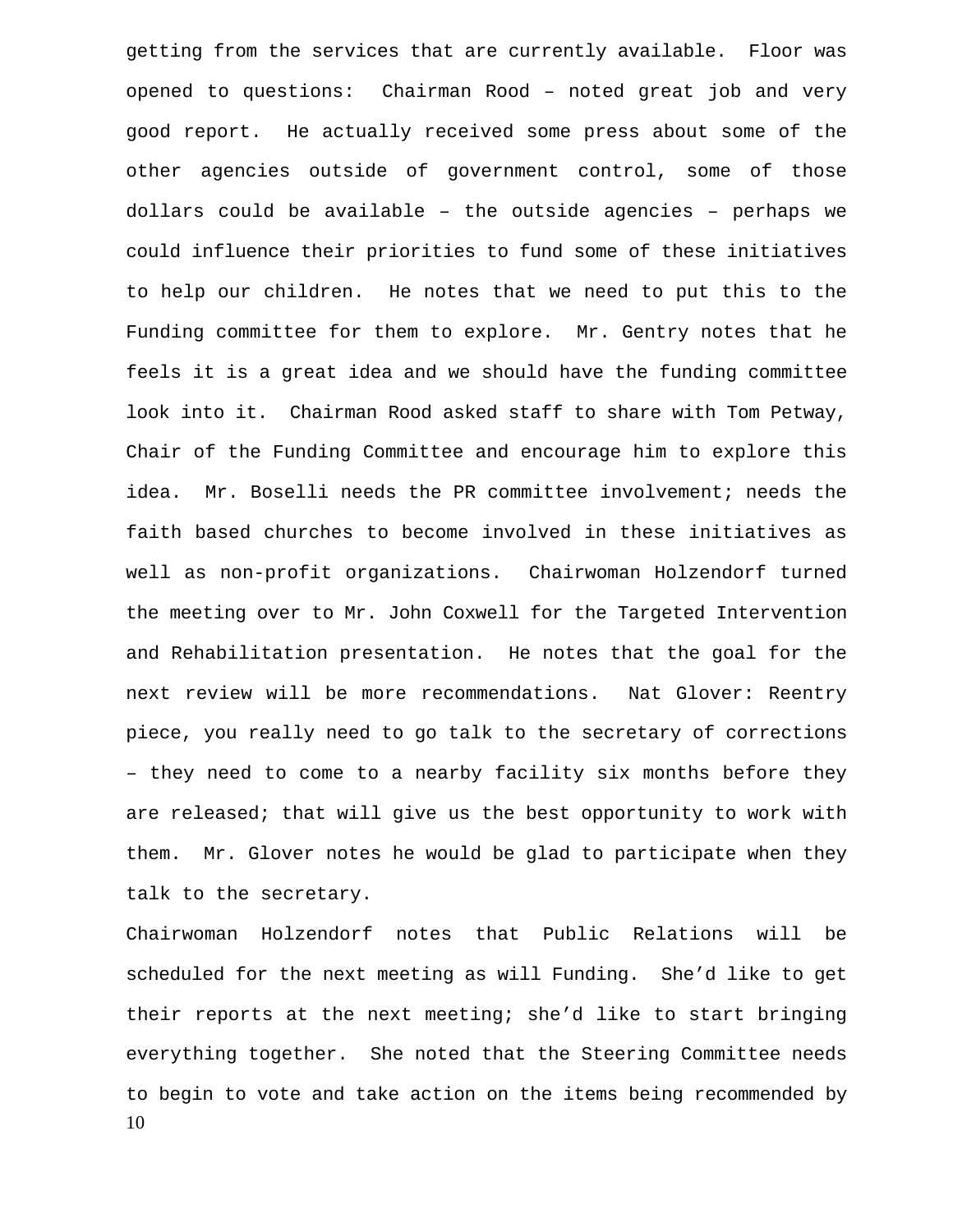the subcommittees. They should be included on the Steering Committee agenda for action. She further notes we need to address these and start working on a solution, so that when April is here, there will be some solid recommendations. She notes that she will attend Intervention and Public Relations Sub-Committees in the coming weeks. She also notes, right now there are about 600 agencies trying to do what we are trying to do. She spoke with Steve Wallace for the FCCJ campuses to see if there could be something accomplished. She commends those who are coming together and addressing these problems. Community participation is what is going to help solve the problems currently facing the communities. She notes that in the high crime areas, where a lot of poverty is, there is not a lot of activity in those areas. We're going to have to find a way to initiate or get some people involved in those areas. That's why the PR committee becomes a key component in this endeavor. She thought we'd be advertising those meetings to encourage participation. She notes, Ron Littlepage left, but she feels he is part of the problem also, she needs attitude changes, we need positive words – the public needs to be shown that progress will be made and have them get involved in the solution as well.

11 She also notes that the Public Works department can clean lots – we need to get them involved. She notes that she worked 12 years for the city and knows what can and cannot be done. She doesn't want reports of what has been done, she wants them to tell her how they can get some of these lots cut – get some of this work done. She notes, "Rats don't play in clean places". She wants the City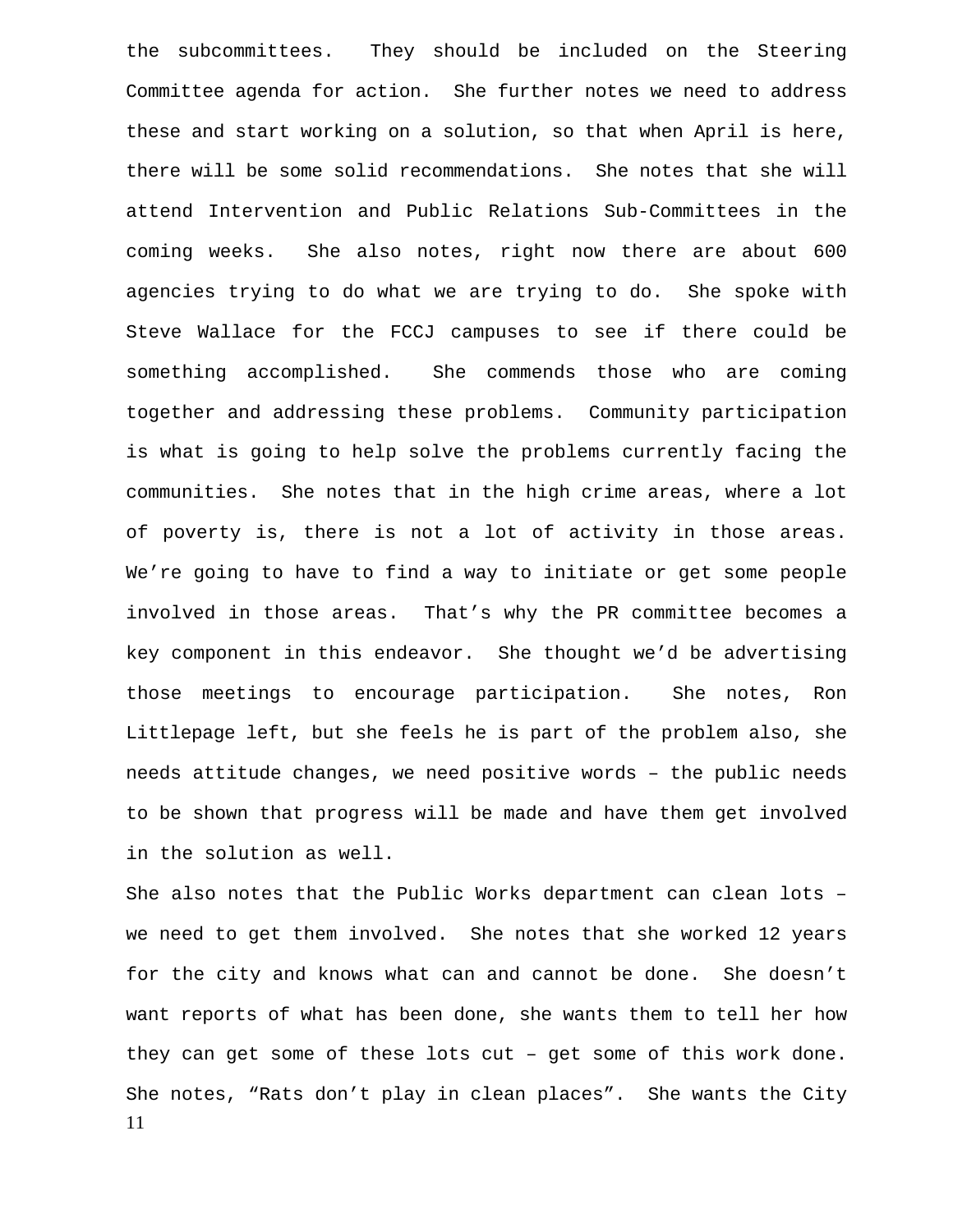to clean the communities up without paying more for these services. She stated to the committee "We have 120 days, then we've got to start telling the community – we either help with their problems, we didn't or we don't care". She encouraged the committee to come up with solutions that can be put in place and will not change the whole face of everything, but it shows we are concerned and we are going to move forward. We need to talk to every district City Council person – they have funds, they can do things in their district, we need their buy-in. The Mayor has very little discretionary dollars – the Chamber may come forward, but with the limited amount of funds, with the council people, we can bring about change in this community. She notes she is very concerned that we haven't taken a vote on some very good proposals. She feels a vote is in order – she wants this done in the next Steering Committee meeting. She notes that the meeting time for the next meeting will change and that the committee is going to have to meet a little more regularly. She notes, if they don't do it, she will do it herself. She strongly encourages that we all work toward this goal.

Chairman Rood thanked Councilman Hyde, reminded everyone there is a funding sheet in the package. He further notes a request of Harry Shorstein's presentation transcript has been made, it will be e-mailed to entire Steering Committee prior to next meeting. The meeting was adjourned at 4:45 pm.

#### **2. Action Items**

1) Send copy of the Shorstein presentation to the entire committee

12